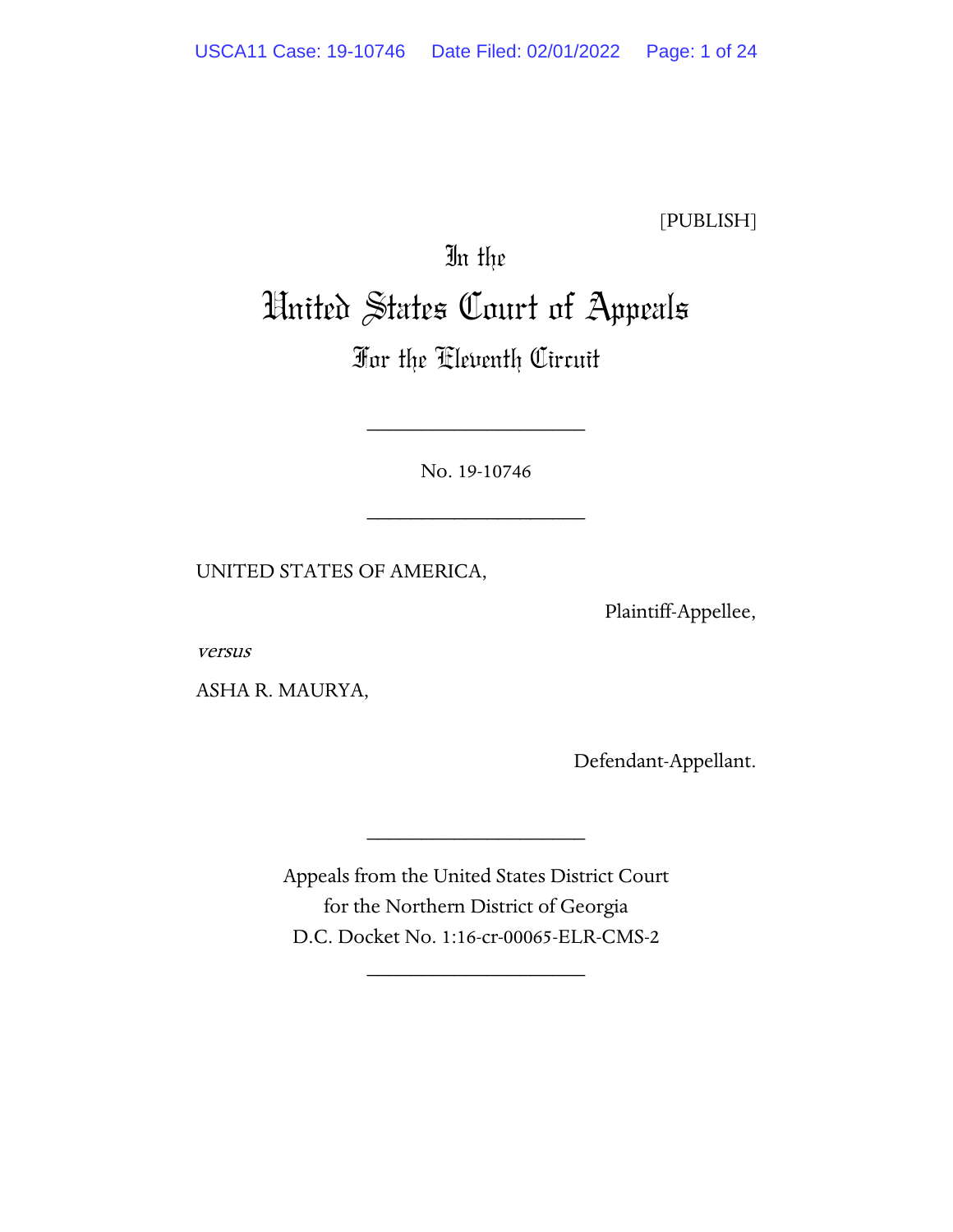No. 19-11040

\_\_\_\_\_\_\_\_\_\_\_\_\_\_\_\_\_\_\_\_

\_\_\_\_\_\_\_\_\_\_\_\_\_\_\_\_\_\_\_\_

UNITED STATES OF AMERICA,

Plaintiff-Appellee,

versus

NATHAN E. HARDWICK, IV,

Defendant-Appellant.

Appeals from the United States District Court for the Northern District of Georgia D.C. Docket No. 1:16-cr-00065-ELR-CMS-1

\_\_\_\_\_\_\_\_\_\_\_\_\_\_\_\_\_\_\_\_

\_\_\_\_\_\_\_\_\_\_\_\_\_\_\_\_\_\_\_\_

No. 19-12108

\_\_\_\_\_\_\_\_\_\_\_\_\_\_\_\_\_\_\_\_

\_\_\_\_\_\_\_\_\_\_\_\_\_\_\_\_\_\_\_\_

UNITED STATES OF AMERICA,

Plaintiff-Appellee,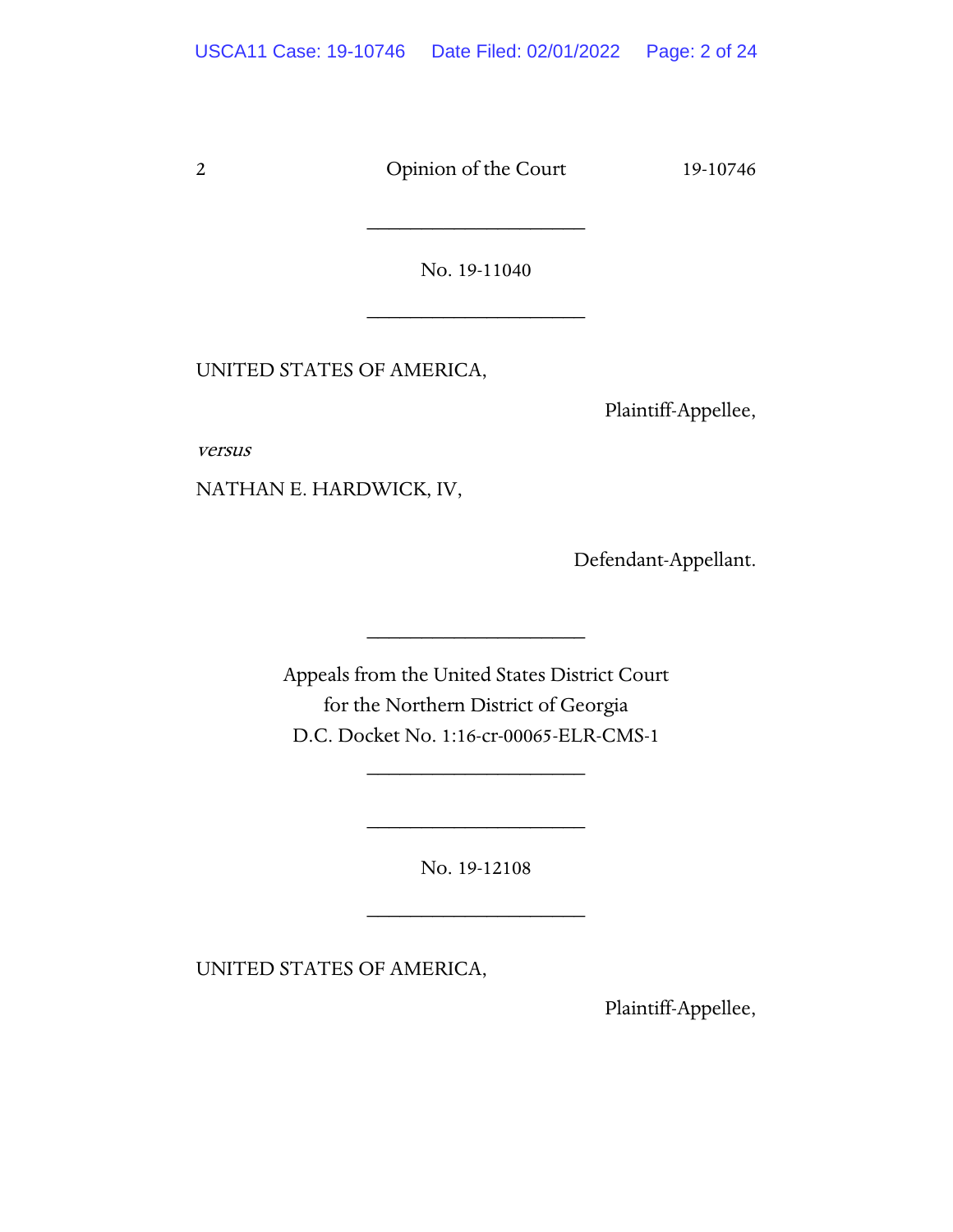versus

ASHA R. MAURYA,

Defendant-Appellant.

Appeals from the United States District Court for the Northern District of Georgia D.C. Docket No. 1:16-cr-00065-ELR-CMS-2

\_\_\_\_\_\_\_\_\_\_\_\_\_\_\_\_\_\_\_\_

\_\_\_\_\_\_\_\_\_\_\_\_\_\_\_\_\_\_\_\_

No. 19-12140

\_\_\_\_\_\_\_\_\_\_\_\_\_\_\_\_\_\_\_\_

\_\_\_\_\_\_\_\_\_\_\_\_\_\_\_\_\_\_\_\_

UNITED STATES OF AMERICA,

Plaintiff-Appellee,

versus

NATHAN E. HARDWICK, IV,

Defendant-Appellant.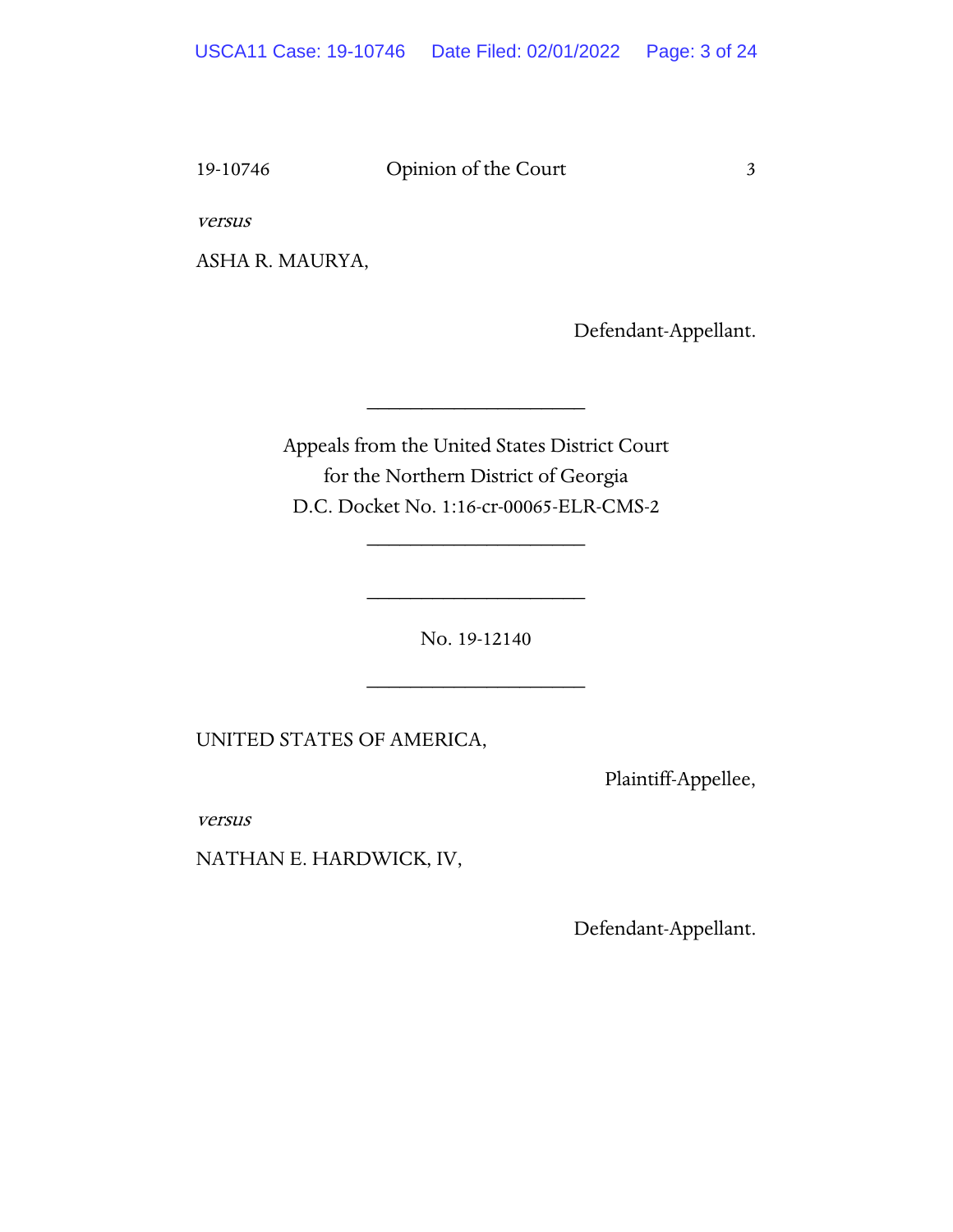\_\_\_\_\_\_\_\_\_\_\_\_\_\_\_\_\_\_\_\_

Appeals from the United States District Court for the Northern District of Georgia D.C. Docket No. 1:16-cr-00065-ELR-CMS-1

\_\_\_\_\_\_\_\_\_\_\_\_\_\_\_\_\_\_\_\_

Before WILLIAM PRYOR, Chief Judge, GRANT, and ANDERSON, Circuit Judges.

GRANT, Circuit Judge:

This case concerns two defendants found guilty of orchestrating large-scale corporate fraud. Nathan Hardwick was convicted at trial on counts of conspiracy, making a false statement to a financial institution, and wire fraud. The district court sentenced him to 15 years in prison and required him, along with his alleged co-conspirator Asha Maurya, to pay over \$40 million in restitution. Hardwick argues on appeal that the district court failed to support its restitution order with the reasoning required by law. He also attacks his convictions on a number of grounds and contends that his sentence is substantively unreasonable. We agree with Hardwick that the district court must vacate and reissue its restitution order, but we otherwise affirm Hardwick's convictions and sentence.

Hardwick's case has been consolidated with Maurya's on appeal. Maurya pleaded guilty to conspiracy to commit wire fraud. She joins Hardwick's challenge of the restitution order, and further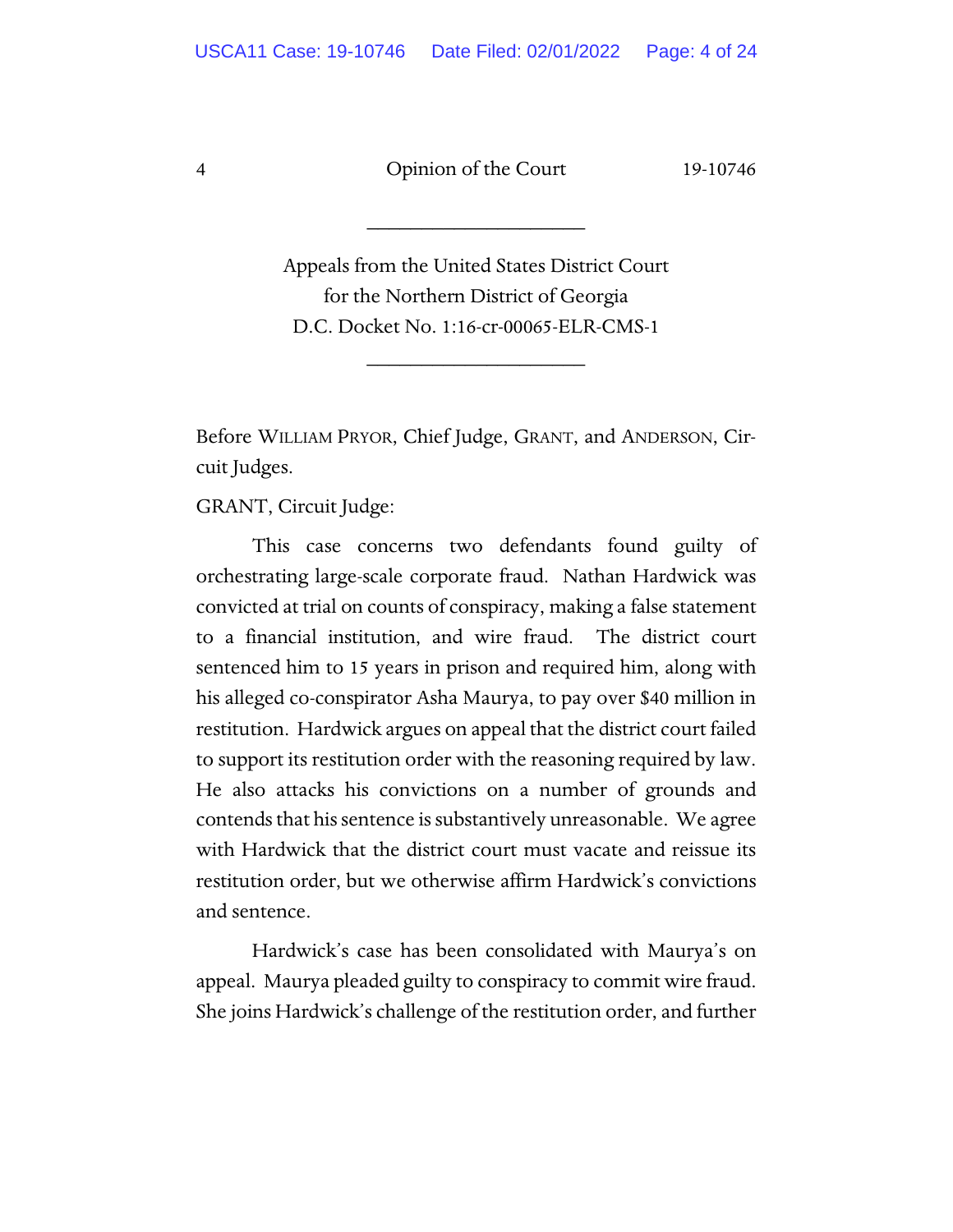argues that the district court violated the Ex Post Facto Clause of the U.S. Constitution by applying a sentencing enhancement issued after she committed the offense. The government concedes that the district court made these errors, and we agree: Maurya must be resentenced.

#### I.

In 2005, Nathan Hardwick helped found a real estate law firm called Morris Hardwick Schneider (MHS). Hardwick managed MHS's "closing side," including its client trust and operating accounts. After two years, MHS sold part of its foreclosure operation to a private equity group, and Hardwick received \$14 or \$15 million in compensation. Even so, Hardwick soon found himself mired in both public and private misfortune: the 2008 financial crisis and an acrimonious divorce. His assets were hit hard. Within three years, the \$15 million was gone—and Hardwick owed millions in loans he couldn't repay, many of them gambling debts.

Hardwick eventually turned to unscrupulous methods to satisfy his creditors. When a bank and a casino sued him to recover unpaid debts, Hardwick lied to a different bank in a line-of-credit application, claiming that there were no suits pending against him. But a single line of credit wasn't enough to solve Hardwick's money problems, so he turned to a more fertile source of income: his law firm. From 2011 to 2014, Hardwick siphoned off about \$26.5 million from MHS while carefully hiding the withdrawals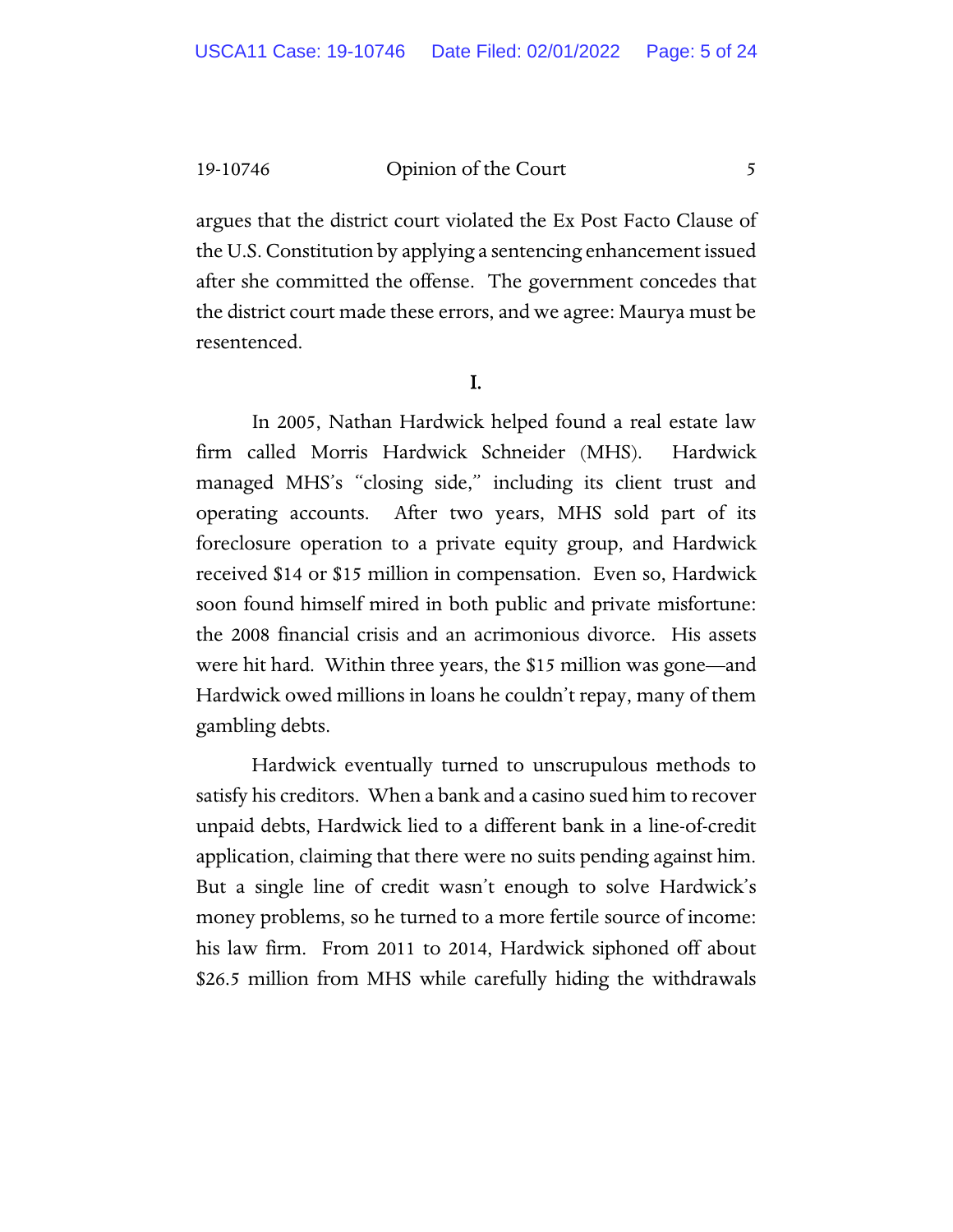from other shareholders. Around \$19 million of this money came from MHS's trust accounts.

Hardwick relied heavily on the help of Asha Maurya, who initially worked at MHS as a controller. Maurya had no accounting experience when MHS hired her. But unbeknownst to her new supervisor, she did have a history of embezzling from her previous employers. Maurya's duties included managing, setting up, and monitoring client trust accounts. She oversaw the staggering cash flow—millions, sometimes billions, of dollars—that went in and out of those trust accounts. Although her position in the firm hierarchy meant she did not directly report to Hardwick, Maurya often went straight to him to discuss issues and concerns. Soon enough, Hardwick promoted Maurya to CFO, giving her even broader authority over the trust accounts.

When Maurya received her promotion, she also got something else—a vital role in Hardwick's embezzlement scheme. At Hardwick's request, she repeatedly sent money from MHS to Hardwick or his creditors and significantly underreported distributions to Hardwick. In return, Hardwick assured Maurya that she had "earned [his] trust and respect" and was "now part of [his] small inner circle."

With so much money draining out of MHS accounts, someone was bound to notice. The scheme began to unravel in summer 2014, when an internal audit by one of MHS's business partners revealed an altered bank statement. When confronted, Hardwick was quick to distance himself from Maurya—in spite of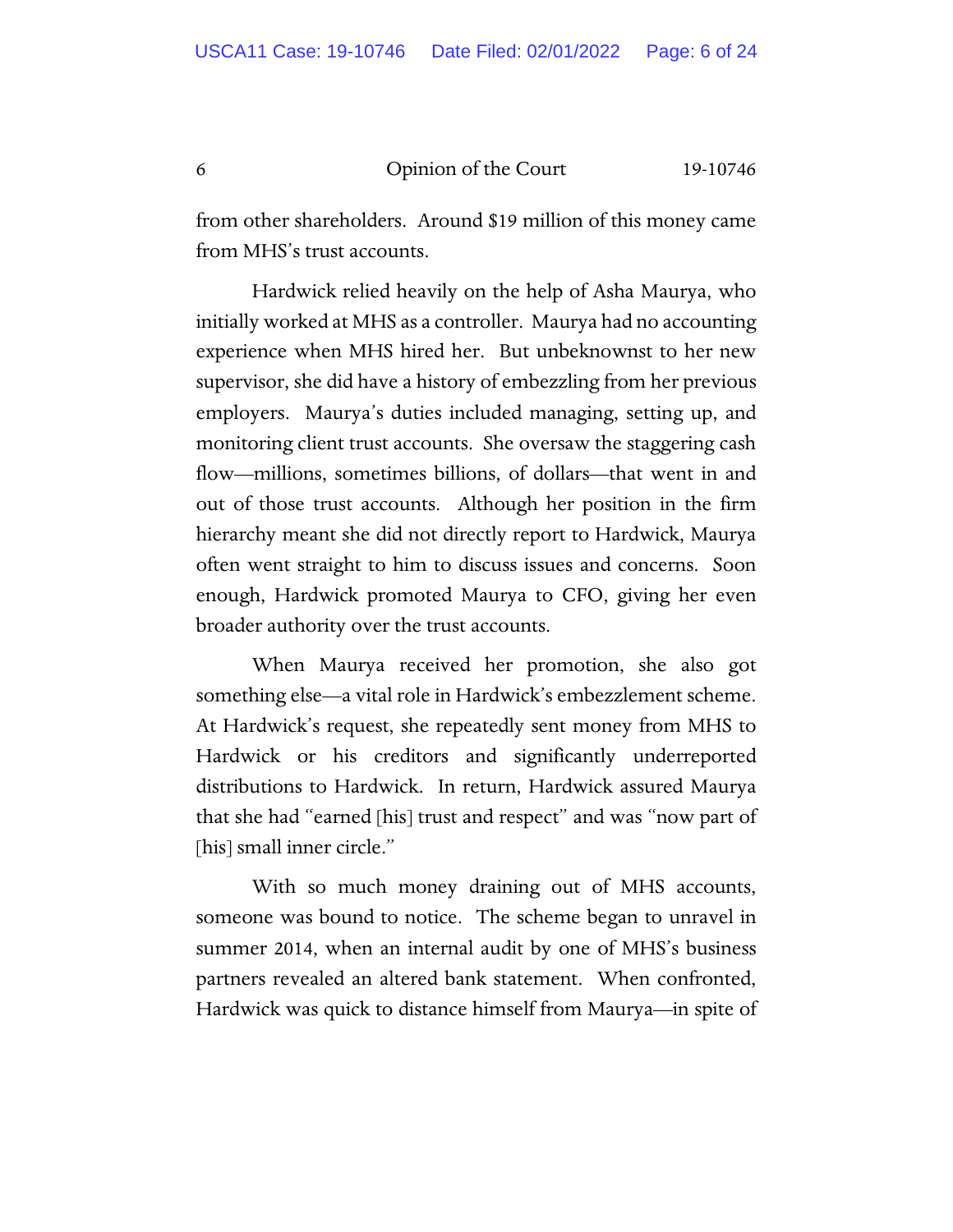his private accolades to her. He claimed that she had "duped" him by stealing money from MHS, altering the firm's records to cover her tracks, and sending him payouts to hide the firm's real financial situation. After further investigation revealed large payments from MHS to Hardwick and his casino creditors, however, it became clear that "the jig was up."

A grand jury indicted Hardwick and Maurya. After Maurya pleaded guilty, the grand jury issued a superseding indictment against Hardwick. He went to trial, where he was convicted of wire fraud, conspiracy to commit wire fraud, and making false statements to a federally insured financial institution. The district court sentenced him to 180 months in prison—an upward variance from the Guidelines range of 108 to 135 months. Maurya received a sentence of 84 months. The court also issued a restitution order requiring Maurya and Hardwick to "pay restitution, jointly and severally, in the amount of \$40,307,431.00."

Both defendants now appeal. Maurya asks the court to vacate both the restitution order and her sentence. Hardwick requests the same relief, but he also directly challenges his convictions.

## II.

We begin with Maurya's appeal. Maurya first argues that her sentence must be vacated because the district court applied a sentencing enhancement that did not exist when her offense was committed. The sentence, she says, thus violated the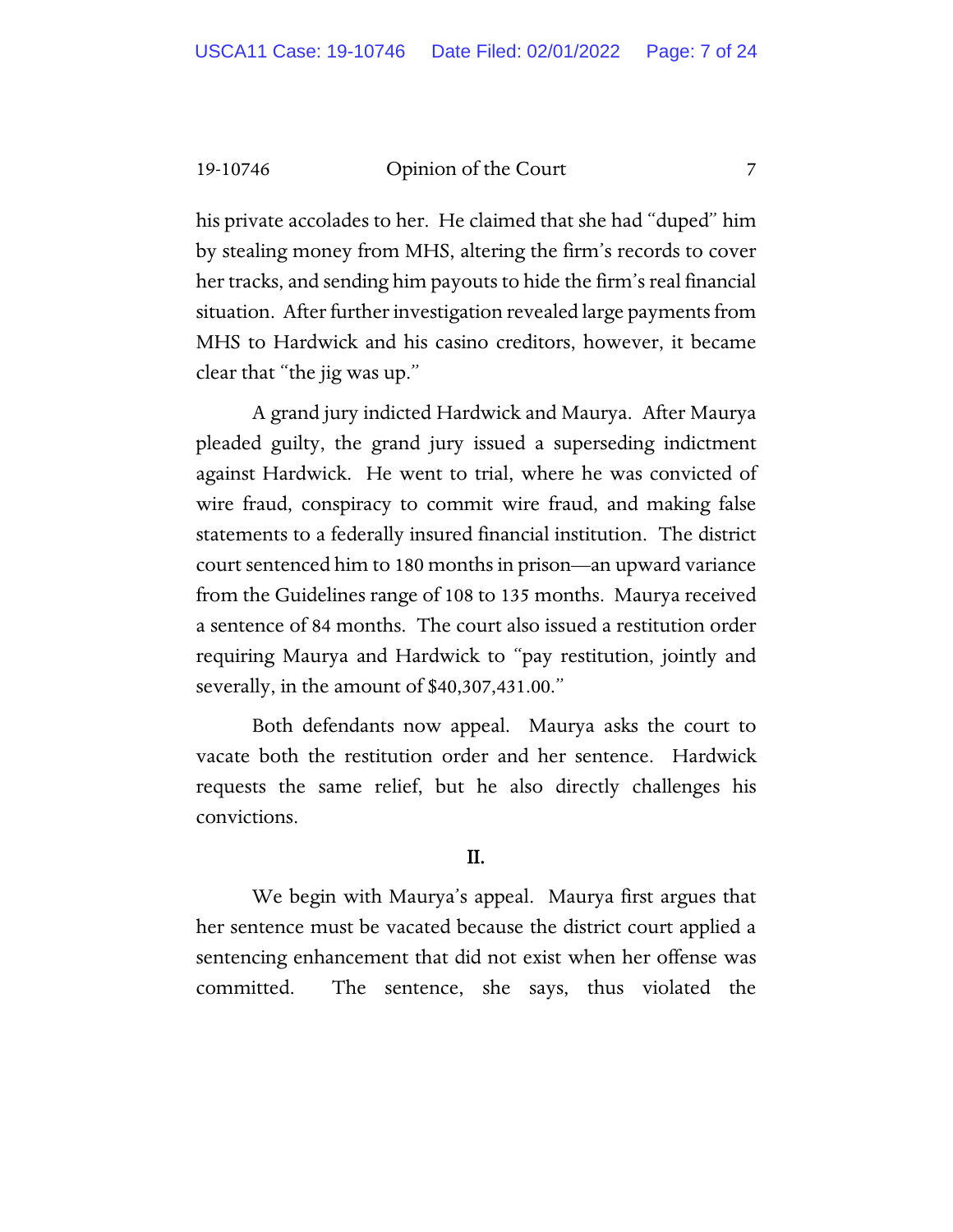Constitution's prohibition against ex post facto laws. See U.S. Const. art. I,  $\S$  9. The government agrees.

Maurya did not raise this argument below, so we review it for plain error. United States v. Abraham, 386 F.3d 1033, 1037 (11th Cir. 2004). Under that standard, Maurya must establish (1) an error, (2) that is plain, (3) that affects her substantial rights, and (4) that, "if left uncorrected, would seriously affect the fairness, integrity, or public reputation of a judicial proceeding." Id. at 1036 n.1 (quotation omitted).

Each prong is satisfied here. Though courts typically apply the Guidelines in effect at the time of sentencing, the Ex Post Facto Clause prohibits the use of Guidelines issued after the offense that create a higher applicable sentencing range. See United States v. Elbeblawy, 899 F.3d 925, 939 (11th Cir. 2018); Peugh v. United States, 569 U.S. 530, 533 (2013). Here, the district court used the 2018 Guidelines, which included a two-level substantial financial hardship enhancement added in 2015—that is, after Maurya's offense, which ended "in or about August 2014." See U.S.S.G.  $\S 2B1.1(b)(2)(A)(iii)$  (2018). Applying the 2018 Guidelines was thus error. And that error was unmistakably plain: it was "obvious" and "clear under current law" that the district court could not apply an enhancement issued after Maurya committed the offense. United States v. Madden, 733 F.3d 1314, 1322 (11th Cir. 2013) (quotation omitted).

Using the wrong Guidelines meant that the district court calculated the wrong Guidelines range. And the application of an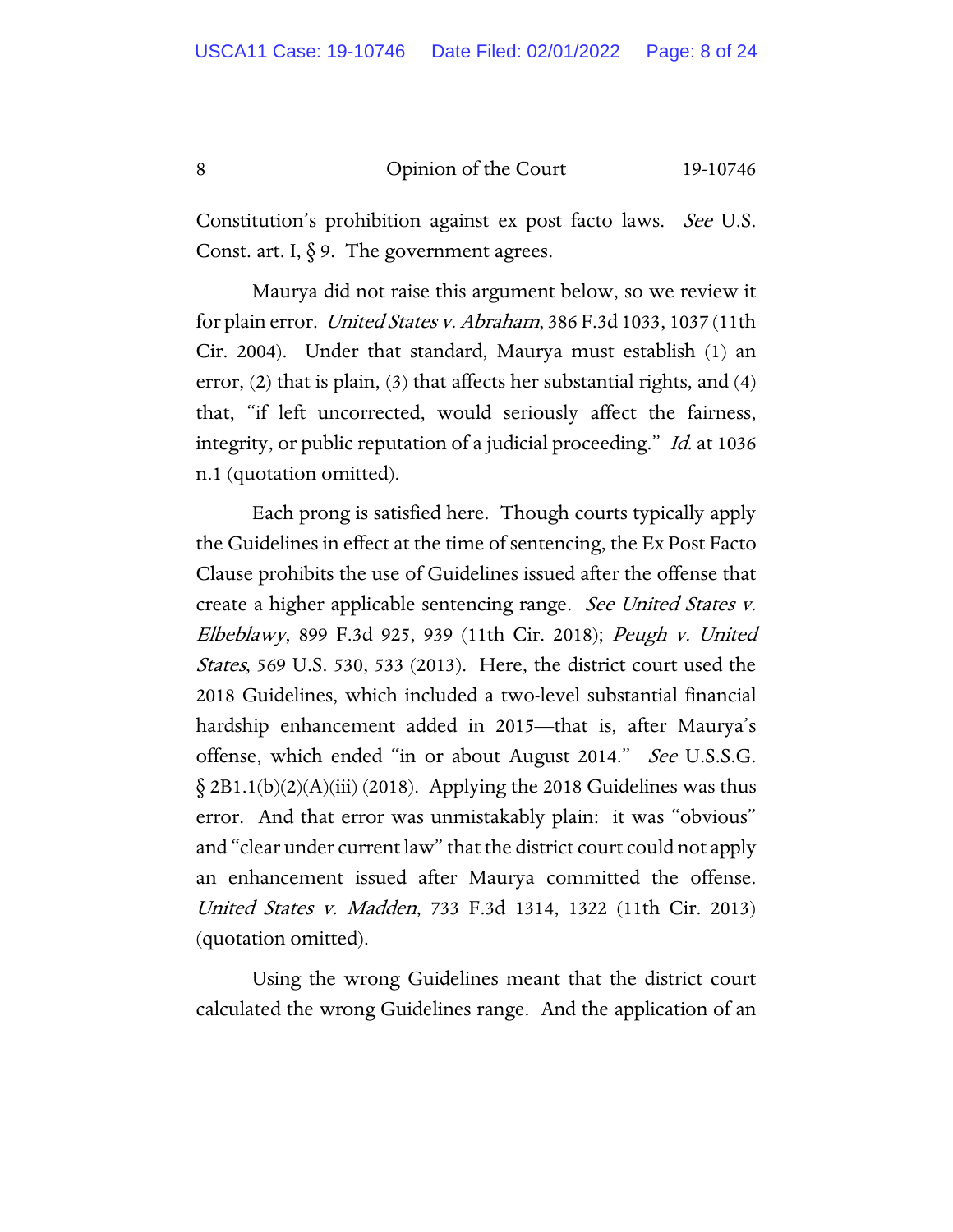incorrect Guidelines range is almost always enough "to show a reasonable probability of a different outcome absent the error." Rosales-Mireles v. United States, 138 S. Ct. 1897, 1907 (2018) (quotation omitted). With no extenuating circumstances to suggest otherwise, we hold that the error here affected Maurya's substantial rights. And while defendants usually face an uphill climb in showing that an error seriously affects the fairness, integrity, or reputation of a judicial proceeding, "proof of a plain Guidelines error that affects the defendant's substantial rights is sufficient to meet that burden." *Id.* at 1909 n.4; see also id. at 1908. The district court's error thus requires Maurya to be resentenced.<sup>[1](#page-8-0)</sup>

Maurya (joined by Hardwick) also challenges the district court's restitution order. "To enable meaningful appellate review," though, "a district court's calculation of restitution must be supported by specific factual findings." United States v. Singletary, 649 F.3d 1212, 1222 (11th Cir. 2011). And the district court—as the government concedes—gave us no factual findings to consider. The only course open to us, then, is to vacate the order and remand the case for the district court to correct its oversight. Id.

<span id="page-8-0"></span><sup>&</sup>lt;sup>1</sup> Maurya further requests that we remand with instructions that the district court issue a new sentence under a specific offense level and within a specific range. But we decline this invitation, mindful that the district court is "in a superior position to find facts and judge their import under  $\S$  3553(a) in the individual case." Gall v. United States, 552 U.S. 38, 51 (2007).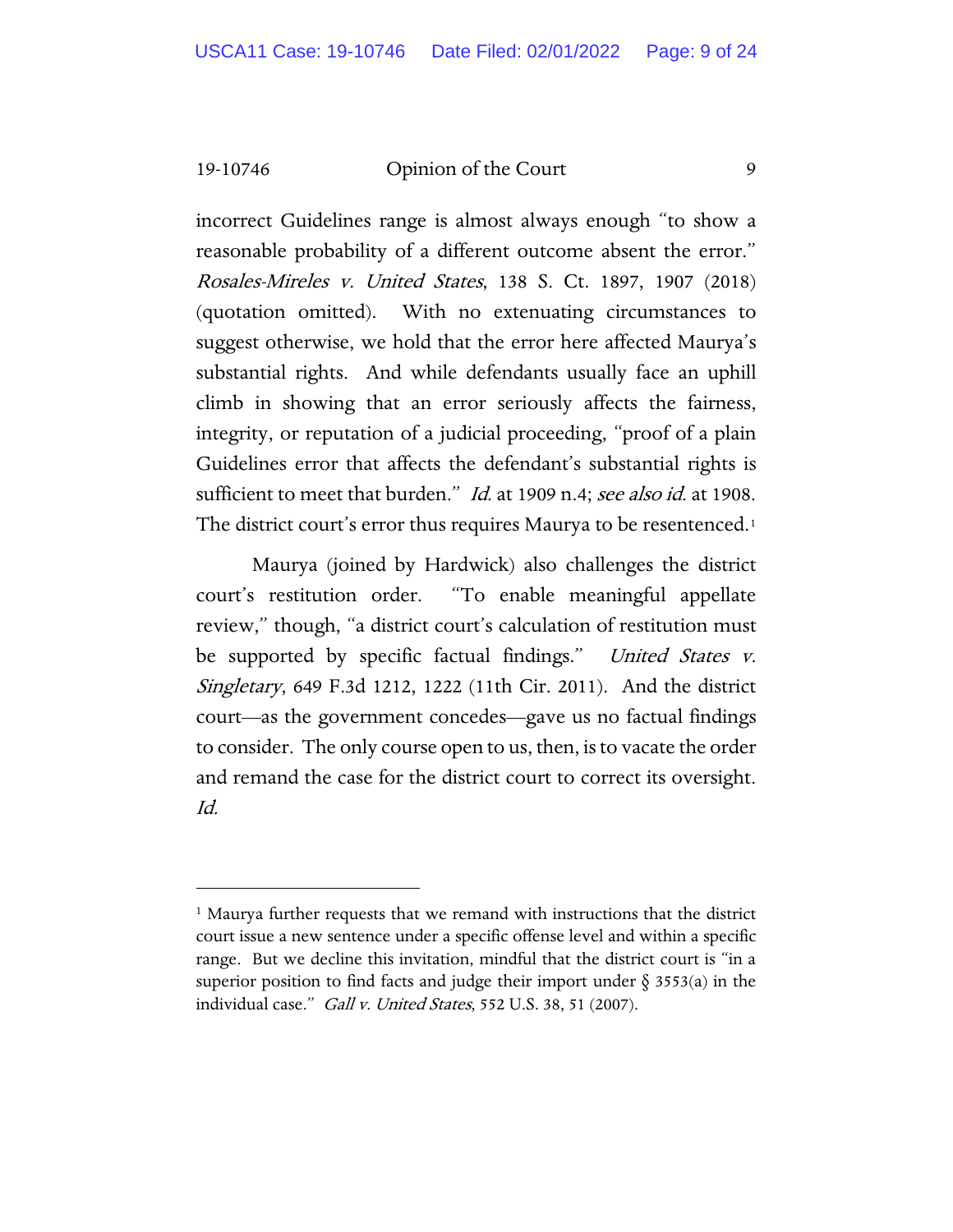#### III.

# A.

We now turn to Hardwick's lengthy series of challenges to his convictions. To begin, Hardwick argues that he was "prevented from effectively meeting the Government's case" because the district court denied his request for a bill of particulars before trial.

We review a denial of a motion for a bill of particulars for abuse of discretion. United States v. Davis, 854 F.3d 1276, 1293 (11th Cir. 2017). "To show an abuse of discretion, a defendant must establish that he actually was surprised at trial and that the denial of the request for a bill of particulars prejudiced his substantial rights." Id.

In his brief on appeal, Hardwick summarizes the information he requested as "(1) to what Hardwick was entitled, (2) what money did Hardwick receive to which he was *not* entitled, and (3) how did the Government make this determination." This simple characterization belies the level of detail requested by Hardwick's proposed bill of particulars, which included a battery of specific questions.[2](#page-9-0) The district court rejected the motion

<span id="page-9-0"></span><sup>2</sup> For instance, Hardwick asked:

<sup>1.</sup> With regard to Counts 2 – 22 (the substantive wire fraud counts):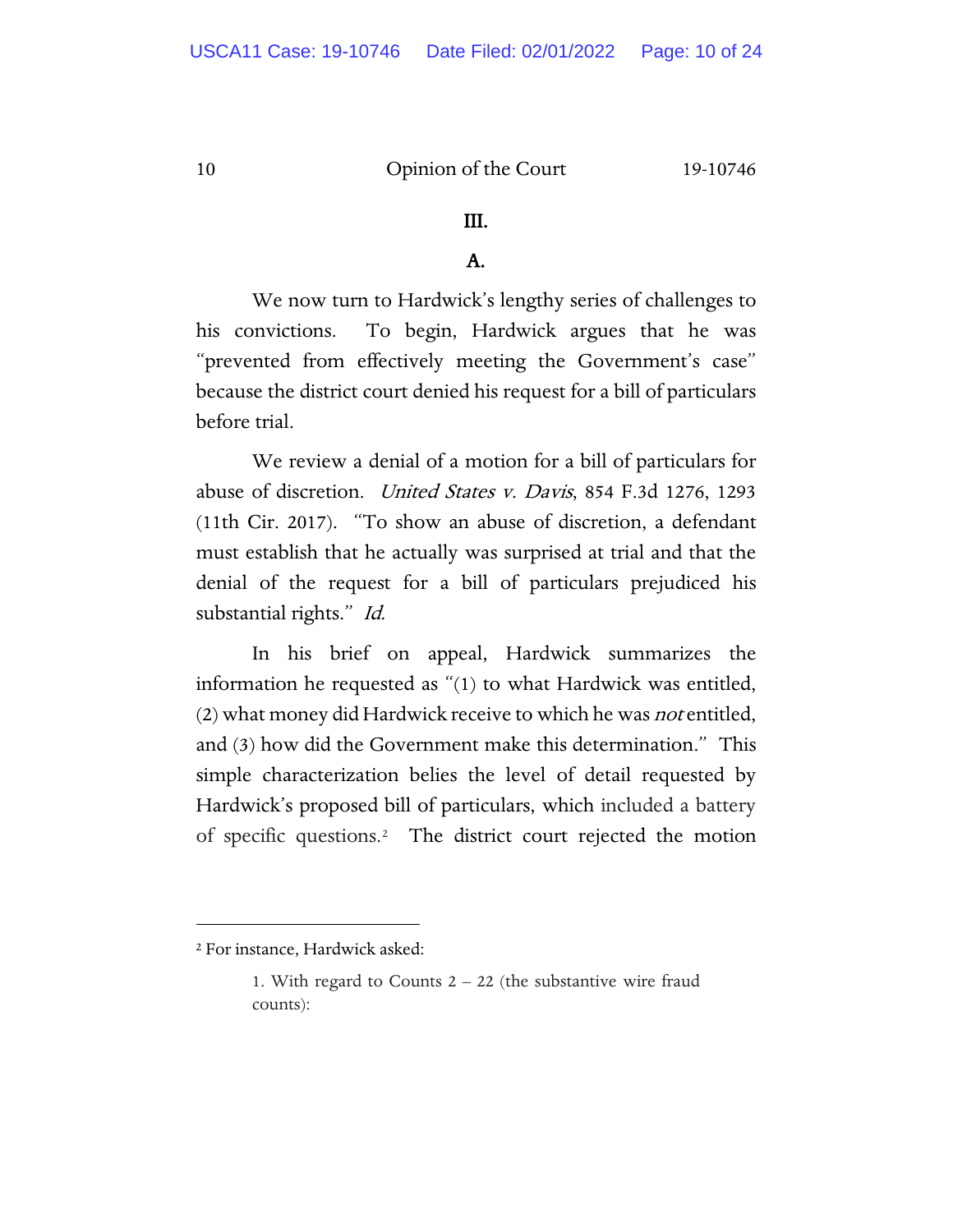because it found that Hardwick's indictment "sufficiently inform[ed] Defendant of the charges against him to adequately prepare his defense and minimize surprise at trial."

The district court's reasoning was correct. The purpose of a bill of particulars is threefold: "to inform the defendant of the charge against him with sufficient precision to allow him to prepare his defense, to minimize surprise at trial, and to enable him to plead double jeopardy in the event of a later prosecution for the same offense." United States v. Warren, 772 F.2d 827, 837 (11th Cir. 1985). But a bill of particulars cannot be used as a weapon to force the government into divulging its prosecution strategy; we do not allow defendants to "compel the government to detailed exposition of its evidence or to explain the legal theories upon which it intends to rely at trial" in that manner. United States v. *Burgin*, 621 F.2d 1[3](#page-10-0)52, 1359 (5th Cir. 1980).<sup>3</sup>

a. What amount of money had been distributed to the other shareholders as of the date of that wire transfer, and from what accounts were those distributions made?

b. What was Hardwick "entitled to" as of the date of that wire transfer?

c. What amount of money obtained from the trust account (#7328) was "client" money, as opposed to law firm money (i.e., money that was destined to be transferred to the operating account of the law firm)?

<span id="page-10-0"></span><sup>&</sup>lt;sup>3</sup> This Court adopted as binding precedent all decisions of the former Fifth Circuit handed down prior to October 1, 1981, in Bonner v. City of Prichard, 661 F.2d 1206, 1207 (11th Cir. 1981) (en banc).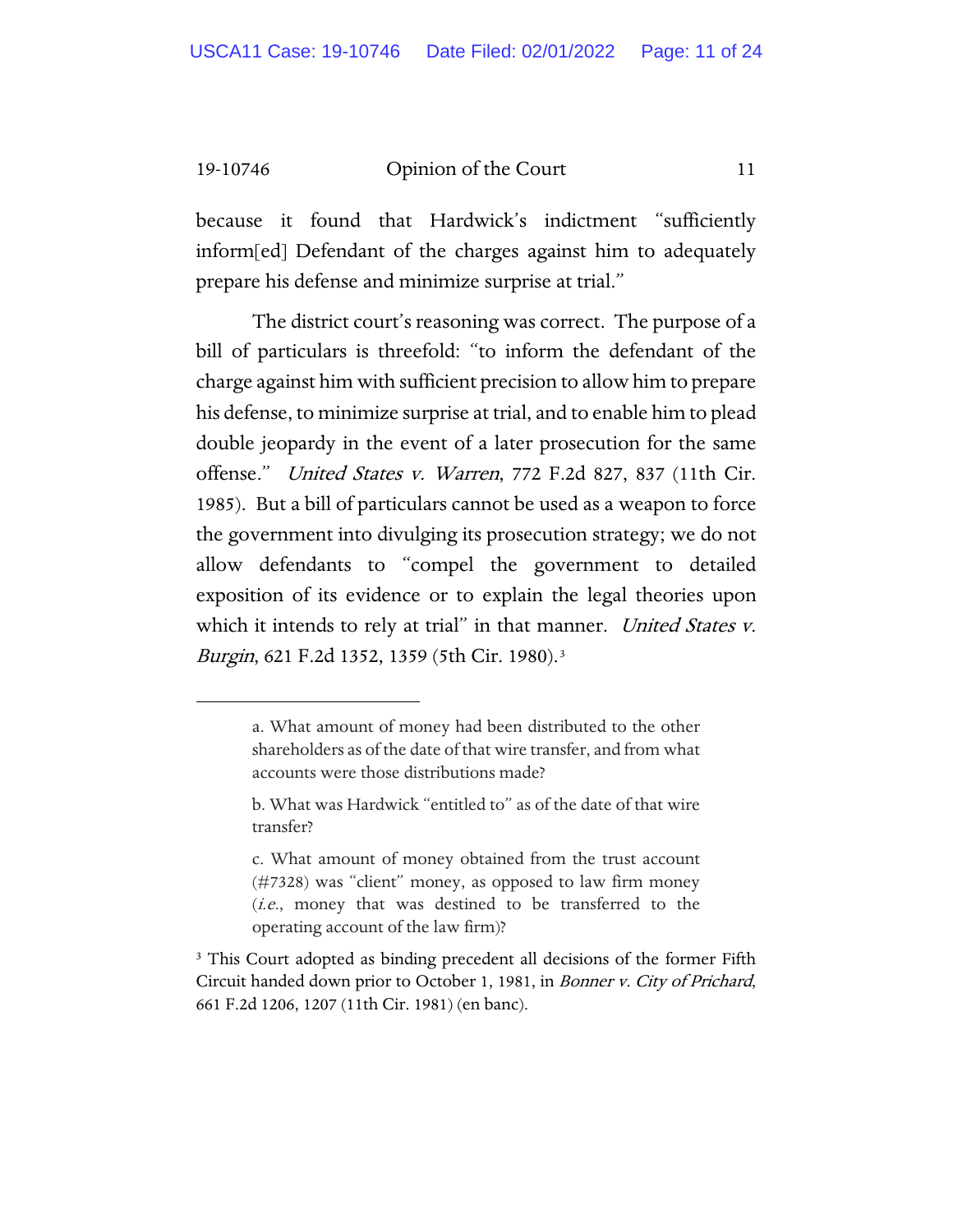The first superseding indictment put Hardwick on adequate notice of the charges against him. He was fully aware of the crimes he was being charged with and had adequate time and information to plan his defense. Indeed, Hardwick's proposed bill of particulars even references the specific transactions that the government contended were fraud, showing that he understood the specific charges against him in detail. At bottom, Hardwick simply wanted the government to explain ahead of time which transactions, amounts, accounts, and other details would be most significant at trial; essentially, he asked about the government's specific legal "theory." And he also tried to use a bill of particulars to "compel the government to provide the essential facts regarding the existence and formation of a conspiracy"—a practice we have explicitly forbidden. United States v. Rosenthal, 793 F.2d 1214, 1227 (11th Cir. 1986), modified, 801 F.2d 378 (11th Cir. 1986).

Hardwick's request for a bill of particulars seeking that kind of information is inappropriate. The district court did not abuse its discretion by denying his motion.

#### B.

Hardwick next appeals the district court's decision to exclude certain evidence of Maurya's bad acts offered under Rule 404(b). At trial, Hardwick argued that Maurya was the mastermind (and sole knowing participant) behind the scheme to defraud MHS. He asserted that Maurya went from one employer to another, siphoning off company money for herself and altering the companies' records to hide her tracks. According to Hardwick, she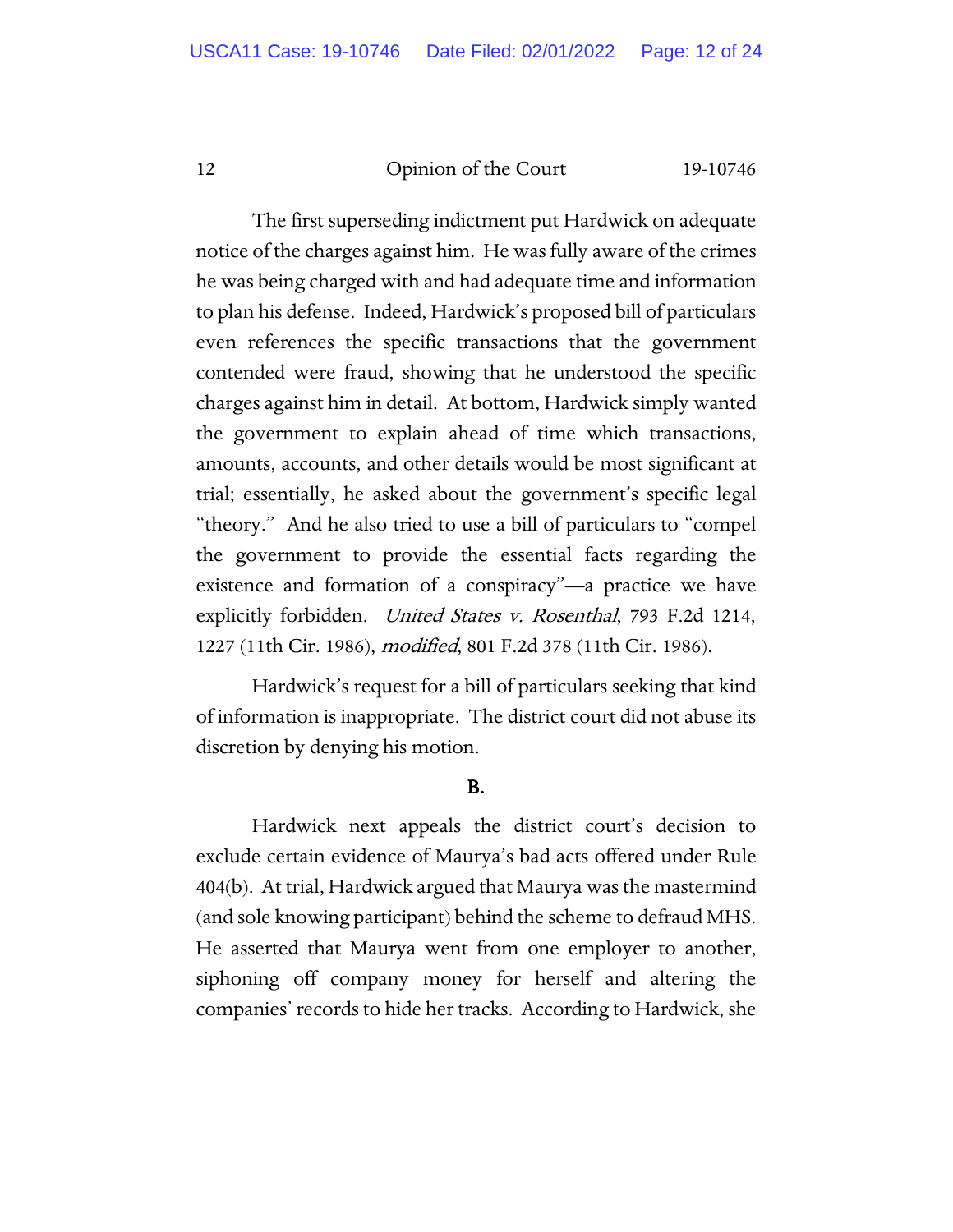would then lie to her supervisors, luring them into complacency with financial distributions designed to convince them the company was prospering. So, Hardwick explained, Maurya had orchestrated the massive cash distributions to his personal accounts and creditors to keep him blissfully ignorant of her fraud.

To prove this theory, Hardwick attempted to introduce a stack of evidence: a suicide note from a former romantic partner and MHS coworker; a video of Maurya lying to a former employer; and testimony from Maurya and four of her employers, who Hardwick says were in a "unique position to testify as to how a hallmark of Maurya's *modus operandi* was to create an 'aura of prosperity'" at each company where she had worked. The district court limited Hardwick's 404(b) evidence to testimony from two of Maurya's former employers. He now argues that this decision "gutted" his defense.

We review evidentiary rulings for abuse of discretion, and we see no such abuse here. *United States v. LaFond*, 783 F.3d 1216, 1221 (11th Cir. 2015). The court provided a well-reasoned basis for excluding each piece of 404(b) evidence offered by Hardwick.

*First*, the suicide note. The court initially allowed the note into evidence under the residual exception to the hearsay rule. See FED. R. EVID. 807. But after both parties provided more information, the court excluded the note, finding that it was not as trustworthy or uniquely probative as it had first appeared. Furthermore, neither party had proven the note's authenticity. The court also explained that the note was cumulative: "there is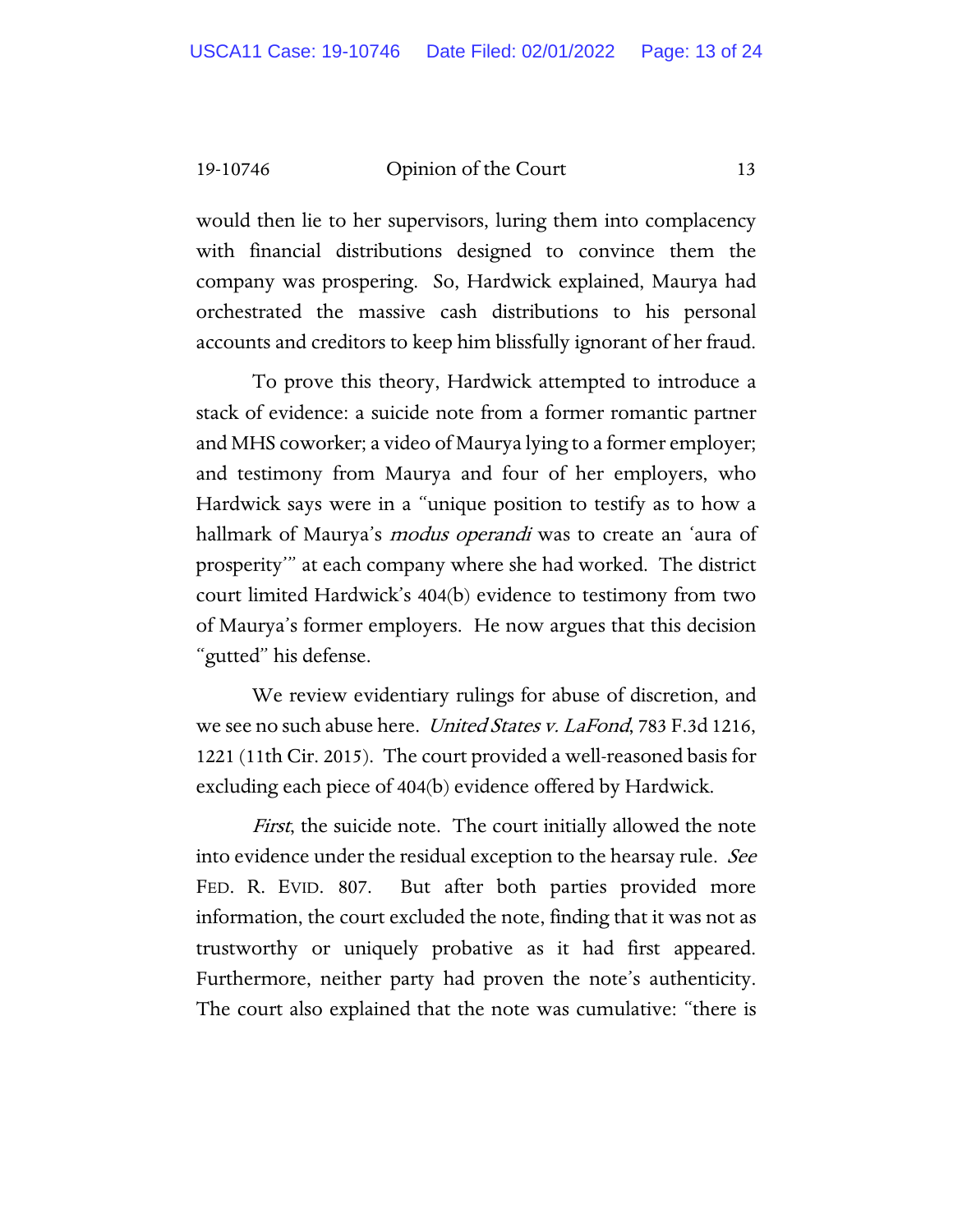other evidence indicating Ms. Maurya's previous untruthfulness that does not involve the suicide note." Exclusion of the note on these grounds was well within the bounds of the district court's discretion.

Second, Hardwick argues that we should reverse the exclusion of the video because the district court excluded it "without providing a basis for its ruling." To start, the failure of the district court to supply an explanation for an evidentiary exclusion is not grounds for reversal. In any case, at trial the government offered two bases for the court's ruling: the video was hearsay, and the video lacked a foundation. We can fairly assume that the district court agreed with one or both of these grounds for exclusion, and Hardwick challenges neither. We see no abuse of discretion in the court's decision to exclude the video.

Third and finally, the witnesses.<sup>[4](#page-13-0)</sup> Hardwick tried to call two witnesses from each of two companies where Maurya had

<span id="page-13-0"></span><sup>4</sup> The district court made no determination on the admissibility of testimony from Maurya herself. The government decided not to call Maurya as a witness, and Hardwick could not question Maurya directly because she indicated that she would invoke her Fifth Amendment right not to incriminate herself if called to the stand.

Hardwick also argues that the court abused its discretion when it "limited which defense attorney would be allowed to present evidence regarding Maurya"—that is, conduct the examination. But he offers no explanation as to how the court's instruction harmed his defense. We consider the judge's instruction to be within the district court's broad discretion to regulate criminal trial procedure. *See* FED. R. CRIM. P. 57(b).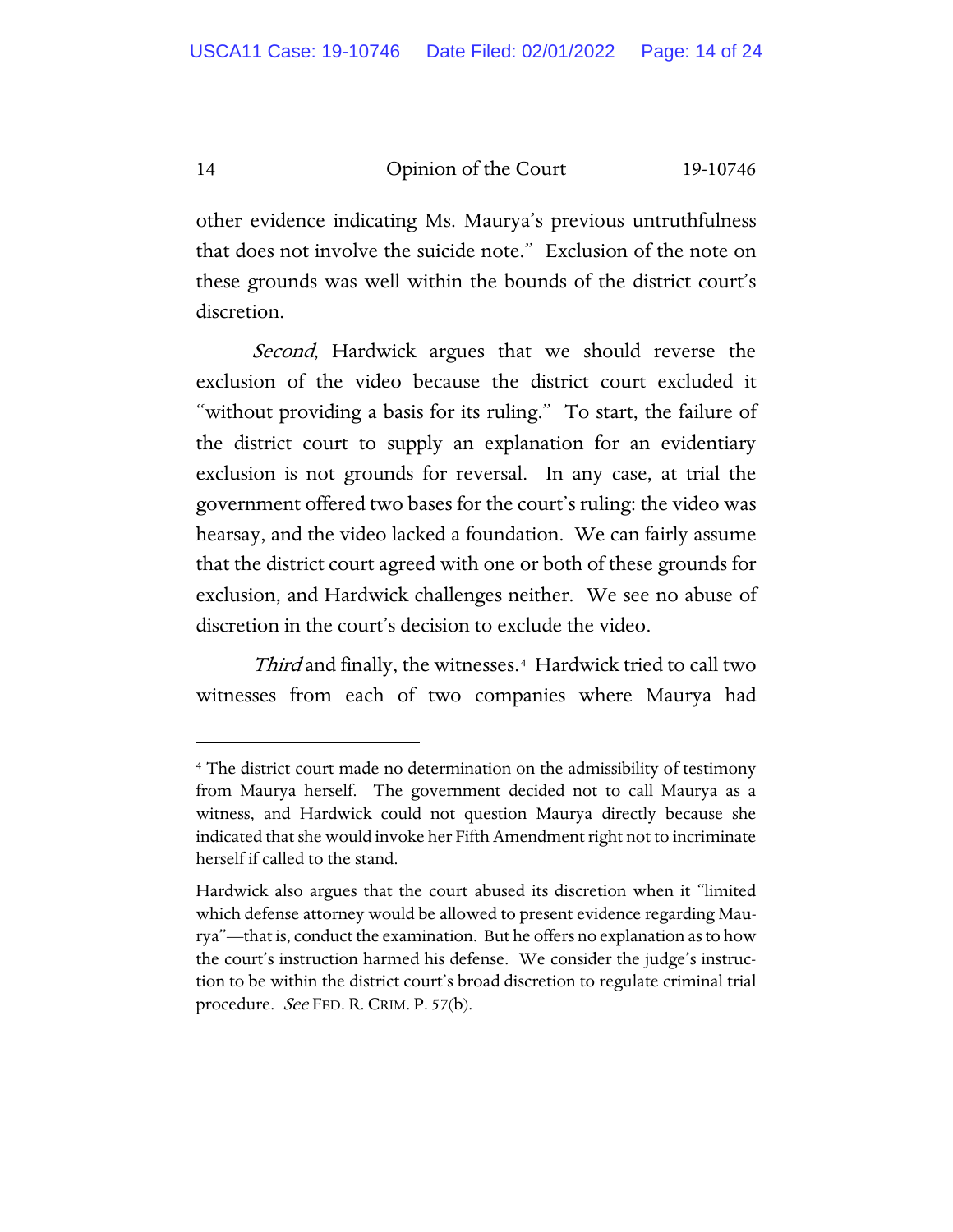previously worked. The court limited the defense to one witness from each company because it wanted to avoid making the trial "a mini-trial about Ms. Maurya." The defense initially agreed. But it soon switched gears and objected, claiming that "it takes two witnesses [per company] to adequately show" Maurya's pattern of deception.

"A district court may limit the number of defense witnesses" when the proposed testimony "would be cumulative." United States v. Wuagneux, 683 F.2d 1343, 1355 (11th Cir. 1982). That's what happened here. Hardwick insists that "the likely cumulative impact of the allowed and excluded testimony, taken together, should not be underestimated since corroboration is a fundamental tool of persuasion." (Quotation and brackets omitted). And he argues that remedies less extreme than exclusion were possible. But as proof, he offers only generalized statements that his defense was seriously hampered by the court's exclusion of two witnesses. Indeed, he admits that had four witnesses been called, "it is likely and expected that their testimonies would have overlapped in some respects." The district court did not abuse its discretion when it declined to admit the testimony of the two excluded witnesses.

# C.

Hardwick also faults the district court for allowing evidence it should not have. His target is Exhibit 1001, a chart showing MHS's net income from 2011 to 2013 along with payments made from MHS to Hardwick (or on his behalf) during that same period. Hardwick asserts that the Exhibit inaccurately represents MHS's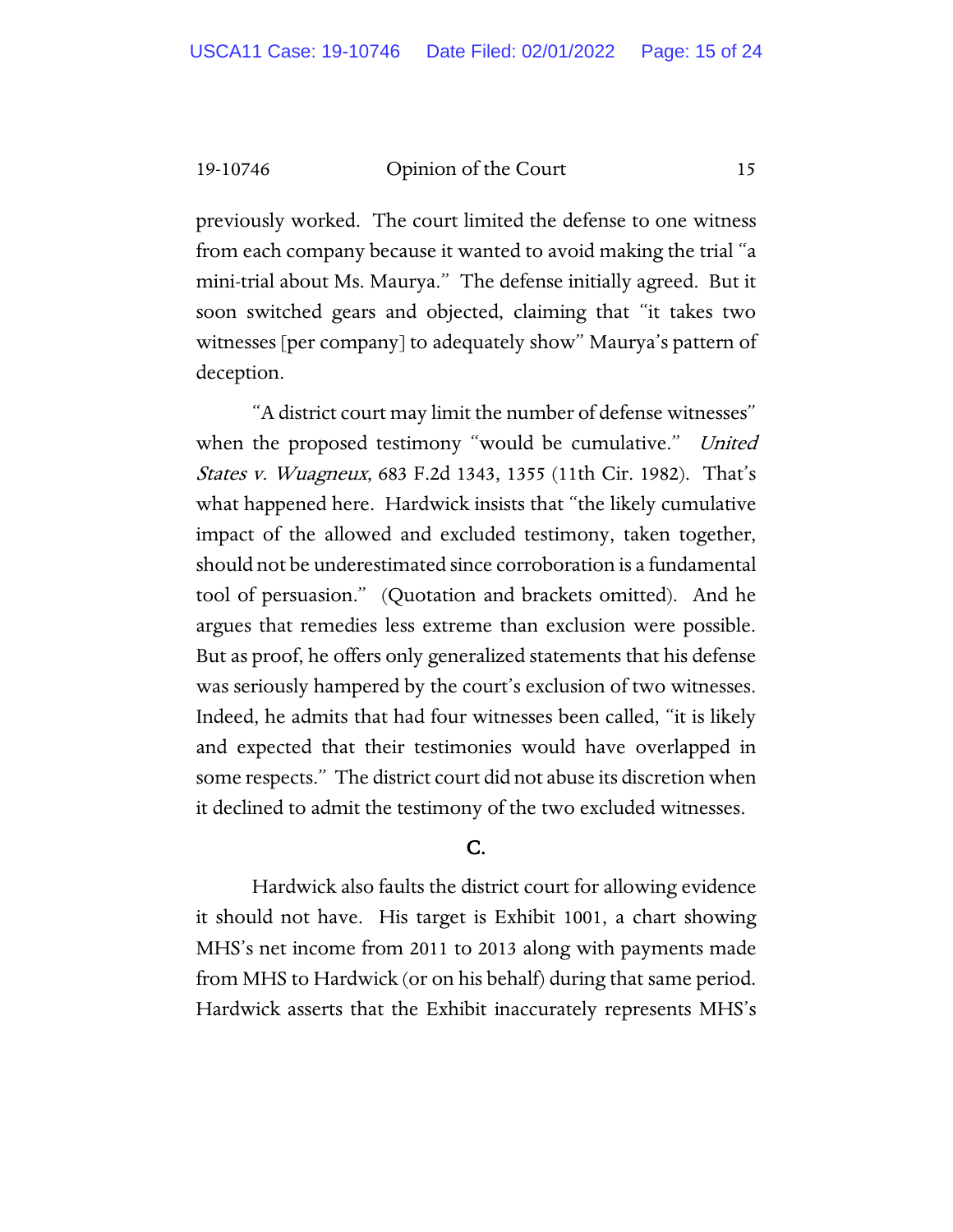income, and is misleading because it shows distributions made to Hardwick out of their proper context.

We review a district court's decision to allow a summary chart for abuse of discretion. United States v. Richardson, 233 F.3d 1285, 1293 (11th Cir. 2000). Summary charts are "permitted generally by Federal Rule of Evidence 1006." Id. But to curb abuse, those charts are admissible only when any assumptions they make are "supported by evidence in the record." *Id.* at 1294 (quotation omitted).

That requirement is satisfied here. The chart's net income numbers come directly from MHS's audited financial statements. Hardwick argues that Maurya might have "manipulated" the documents underlying those statements; he also points to discrepancies between the audits and MHS's tax returns. But an auditor testified that the statements *were* trustworthy, and it was for the jury to decide who to believe.

Hardwick further argues that, even if accurate, the chart is misleading because it places two unrelated figures side-by-side: MHS's profits and its distributions to him. He insists that comparing the two numbers was something that "no one in the law firm ever did," and it was therefore unfair to ask the jury to do so. We disagree. Hardwick can hardly argue that a comparison of the two figures is irrelevant when he had earlier claimed that he "believed that the money [he] received came from [his] share of the profits." The district court did not abuse its discretion by allowing Exhibit 1001 into evidence.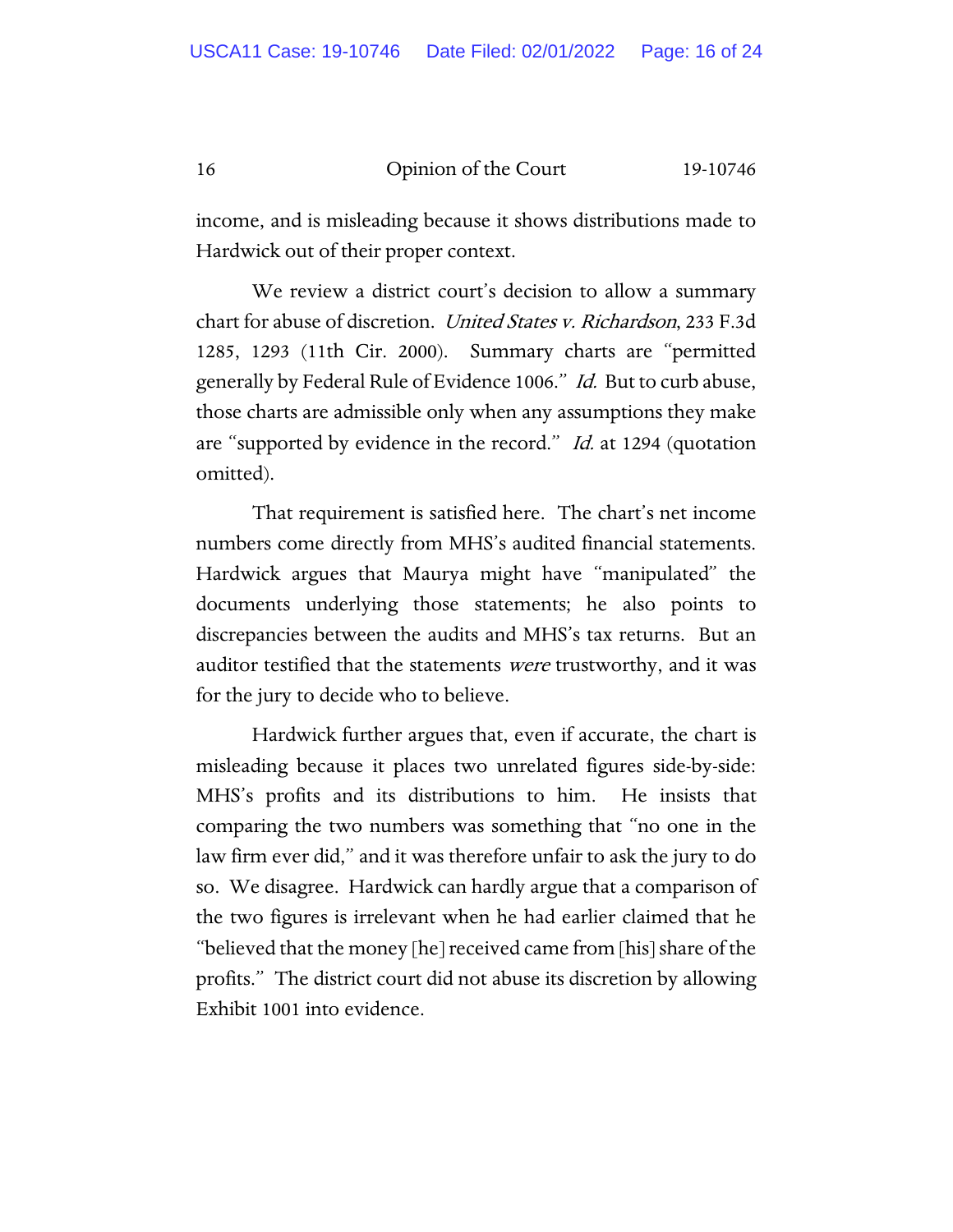#### D.

Hardwick mounts his final evidentiary challenge against a question the government asked one of Maurya's employers from after her time at MHS: "Did you know back at the time that Ms. Maurya was working for you, did you know whether she had agreed to plead guilty to conspiracy in connection with her prior employment?" Hardwick objects to the question as lacking a foundation, as including "inadmissible hearsay," and as causing unfair prejudice because "the Government was allowed to introduce evidence that Maurya admitted to joining a conspiracy without ever calling her to testify and allowing the Defense to cross-examine her." (Emphasis omitted).

Hardwick suggests a number of possible grounds for exclusion, but because the defense had already informed the jury of Maurya's plea deal, we find no error in the district court's ruling. The government's single question regarding Maurya's guilty plea was asked after the defense had already told the jury about Maurya's plea during its opening statement. There, defense counsel explained:

[U]ltimately [Maurya] sold her story to the government and became a witness. Went down, decided to cut a deal. Now, here is the woman that had stolen almost nine hundred thousand dollars. She cuts a deal with the government: I will testify for you. She believes that they will go lenient on her, and they give her a five-year cap on crimes that could take—you could get a life sentence on. She gets a cap,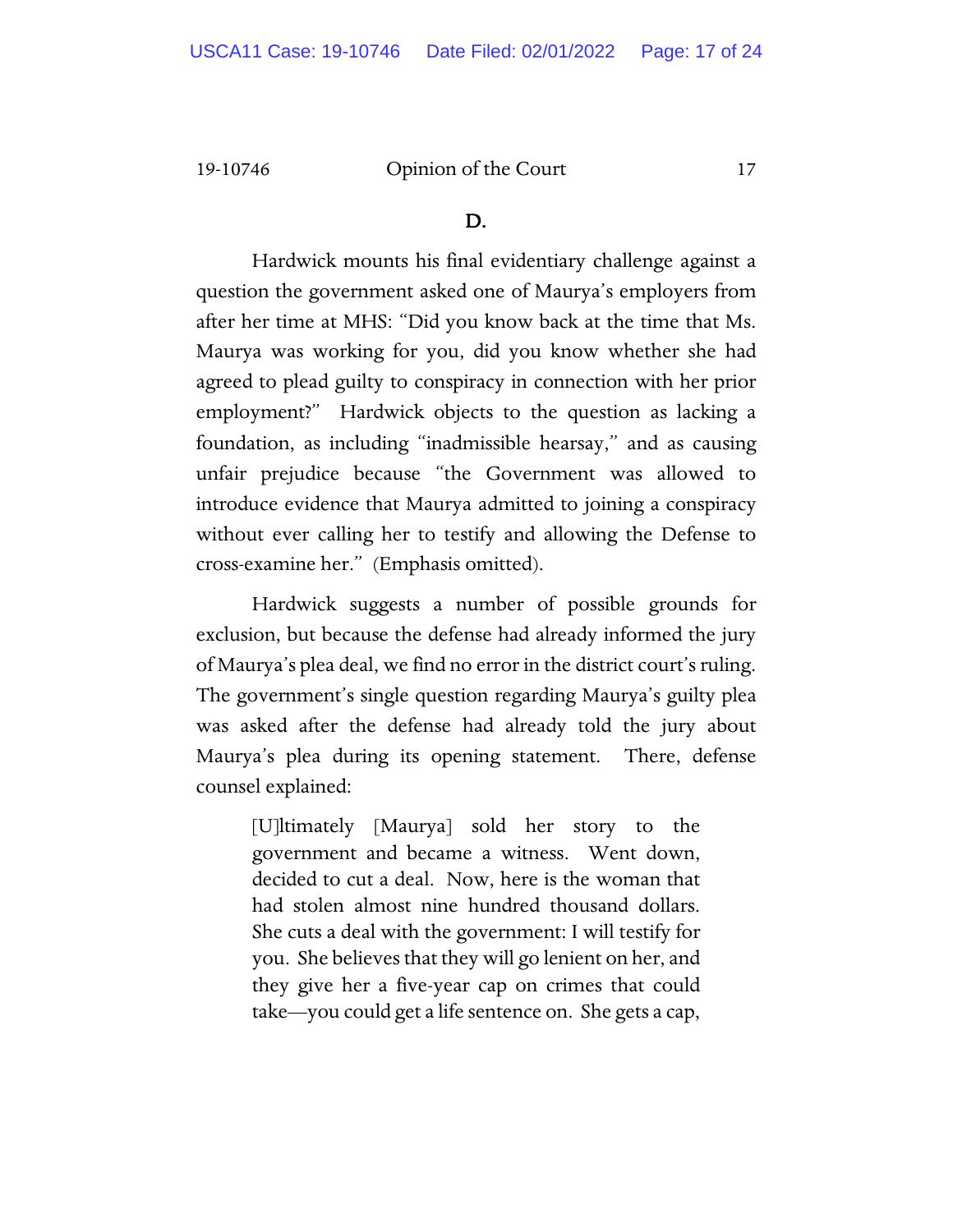and that deal says you have to be truthful. You have to tell the truth. She signs that deal . . . .

The district court allowed the question after specifically noting that the subject of Maurya's guilty plea had already been raised in opening. The defense's only response was that an opening statement "is not evidence." That is true—but even so, a party cannot repeatedly emphasize a fact at length in an opening statement and then hope to persuade us that prejudice has resulted when the opposing party references it in a single question. The defense repeatedly told the jury that Maurya had entered a plea deal; Hardwick cannot possibly complain that the government led the jury to believe his own assertion. The district court did not abuse its discretion in allowing the question.

#### E.

Hardwick also challenges the sufficiency of the evidence, arguing that the court erred in denying his motion for judgment of acquittal because his convictions were unsupported by the record. We review a denial of a motion for judgment of acquittal de novo. United States v. Broughton, 689 F.3d 1260, 1276 (11th Cir. 2012). The evidence is sufficient if, taking it in the light most favorable to the government, "a reasonable trier of fact could find that the evidence established guilt beyond a reasonable doubt." Id.

We consider each of Hardwick's convictions in turn, beginning with conspiracy to commit wire fraud under 18 U.S.C. § 1349. To prove conspiracy, the government needed to show that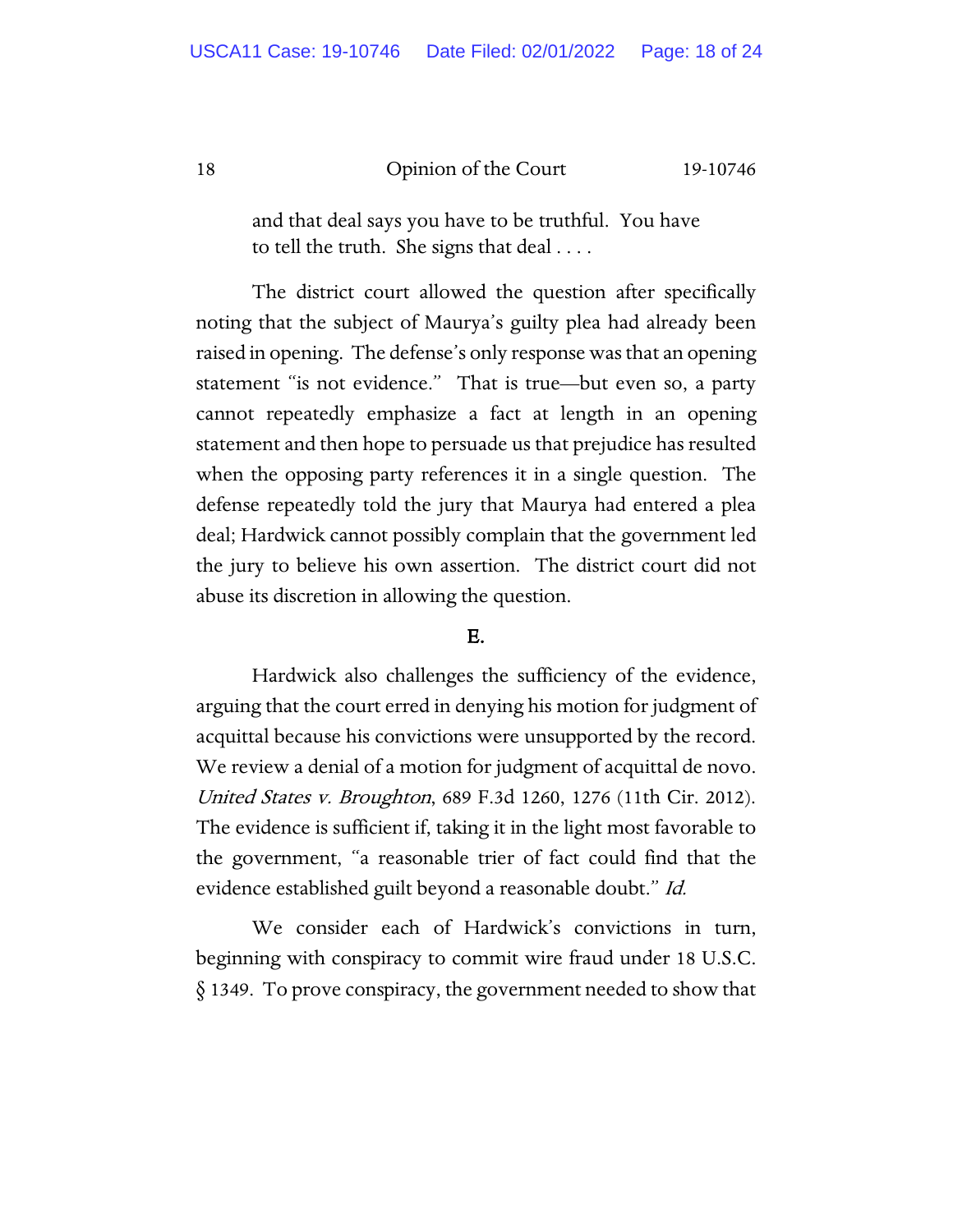" $(1)$  a conspiracy existed;  $(2)$  the defendant knew of it; and  $(3)$  the defendant knowingly and voluntarily joined it." United States v. Moran, 778 F.3d 942, 960 (11th Cir. 2015).

Hardwick argues that "[t]heoretically, the only evidence that could link Hardwick to a conspiracy with Maurya was Maurya's testimony, which the Government chose not to rely upon." But the record belies that assertion. To begin, the government introduced several communications between Hardwick and Maurya suggesting an understanding between the two about the fraudulent nature of the transfers. And further evidence suggested that Hardwick knowingly received far more money than he could have expected from ordinary distributions. It is true that inferences were required to connect the dots; as in many white-collar trials, the government produced not a smoking gun but a pile of documents and figures. And here those documents and figures gave the jury ample evidence to find that Hardwick and Maurya were entangled in an embezzlement conspiracy.

We next consider Hardwick's 21 convictions of wire fraud under 18 U.S.C. § 1343, which required the government to prove both "(1) intentional participation in a scheme to defraud and (2) use of the interstate wires in furtherance of the scheme." United States v. Hasson, 333 F.3d 1264, 1270 (11th Cir. 2003). Hardwick conceded the second element of this offense at trial. And as we have just explained, the government offered substantial evidence to support its allegations that Hardwick intentionally participated in a scheme to defraud MHS. On appeal, Hardwick argues that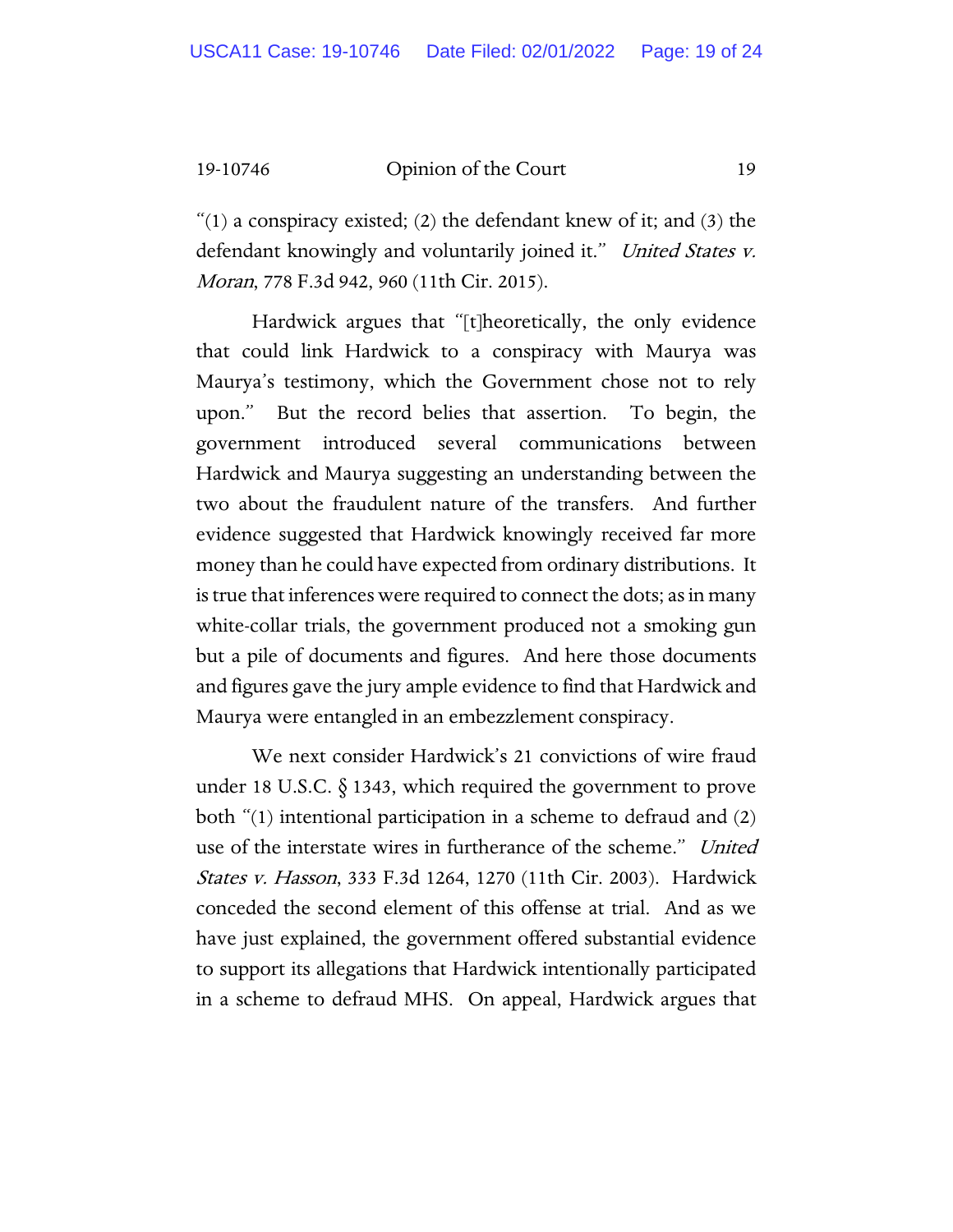§ 1343 impliedly required the government to also show "what Hardwick was actually entitled to receive." But that argument finds no support in  $\S$  1343's text or this Circuit's precedent. The evidence supports Hardwick's fraud convictions.

Finally, we turn to Hardwick's conviction under 18 U.S.C. § 1014 for making a false statement to an FDIC-insured financial institution. For this offense, the government needed to prove that Hardwick "made a false statement or report" and that he did so on an application for the purpose of influencing a federally insured financial institution. Williams v. United States, 458 U.S. 279, 284 (1982) (quotation omitted).

Here, Hardwick undeniably made a false statement—he claimed that there were no pending lawsuits against him, when in fact there were two. And he made that statement in an application for a line of credit. Given the context and content of his statement, a reasonable jury could infer that he made it to influence the bank's willingness to extend him credit. Hardwick now asserts that the line-of-credit application was a "mere formality" and that his false statement was simply an oversight. But the jury heard evidence to the contrary. For instance, a loan officer from the bank providing the application testified that "based on underwriting criteria, with the kind of payments [seen] here, there's no way that [Hardwick] would have qualified for the loan." The jury was free to believe that testimony over Hardwick's.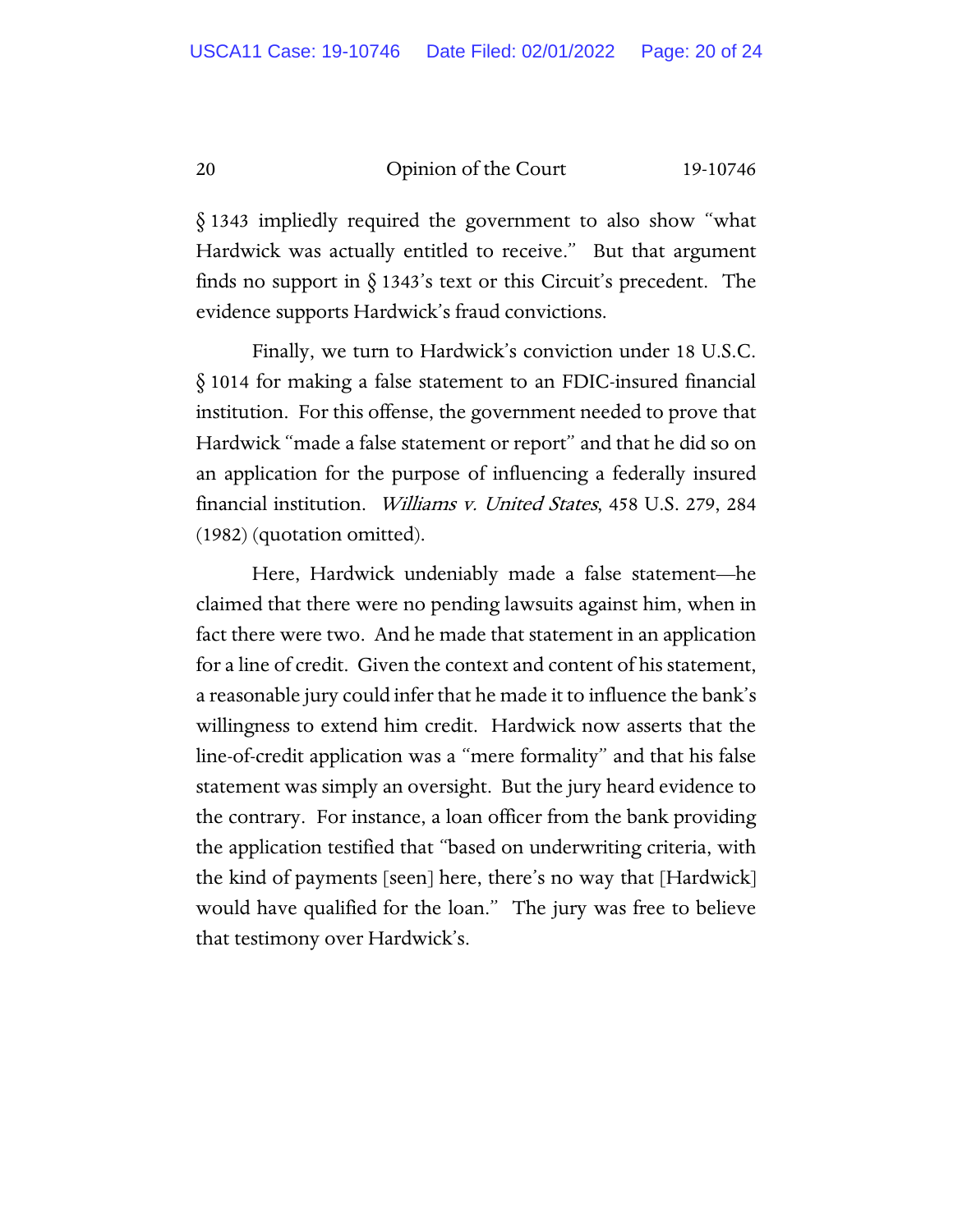In sum, we find that the evidence was sufficient to convict Hardwick on all counts and that the district court did not err in denying his motion for a judgment of acquittal.

#### F.

We turn next to the jury instructions. The district court instructed the jury on deliberate ignorance, explaining that if "a defendant's knowledge of a fact is an essential part of a crime, it's enough that the defendant was aware of a high probability that the fact existed, unless the defendant actually believed the fact did not exist." Hardwick argues that this was error because "there was no evidence to support such a charge," since "the Government had throughout the trial indicated that Hardwick was fully aware of the fraud and participated in the alleged conspiracy."

Challenges to jury instructions present questions of law, so we apply de novo review. *United States v. Stone*, 9 F.3d 934, 937 (11th Cir. 1993). District courts "should not instruct the jury on deliberate ignorance when the relevant evidence points only to actual knowledge, rather than deliberate avoidance." United States v. Steed, 548 F.3d 961, 977 (11th Cir. 2008) (quotations omitted). But "instructing the jury on deliberate ignorance is harmless error where the jury was also instructed and could have convicted on an alternative, sufficiently supported theory of actual knowledge." Id.

The district court also instructed the jury that it could convict Hardwick based on actual knowledge and, as we have already explained, there was enough evidence to support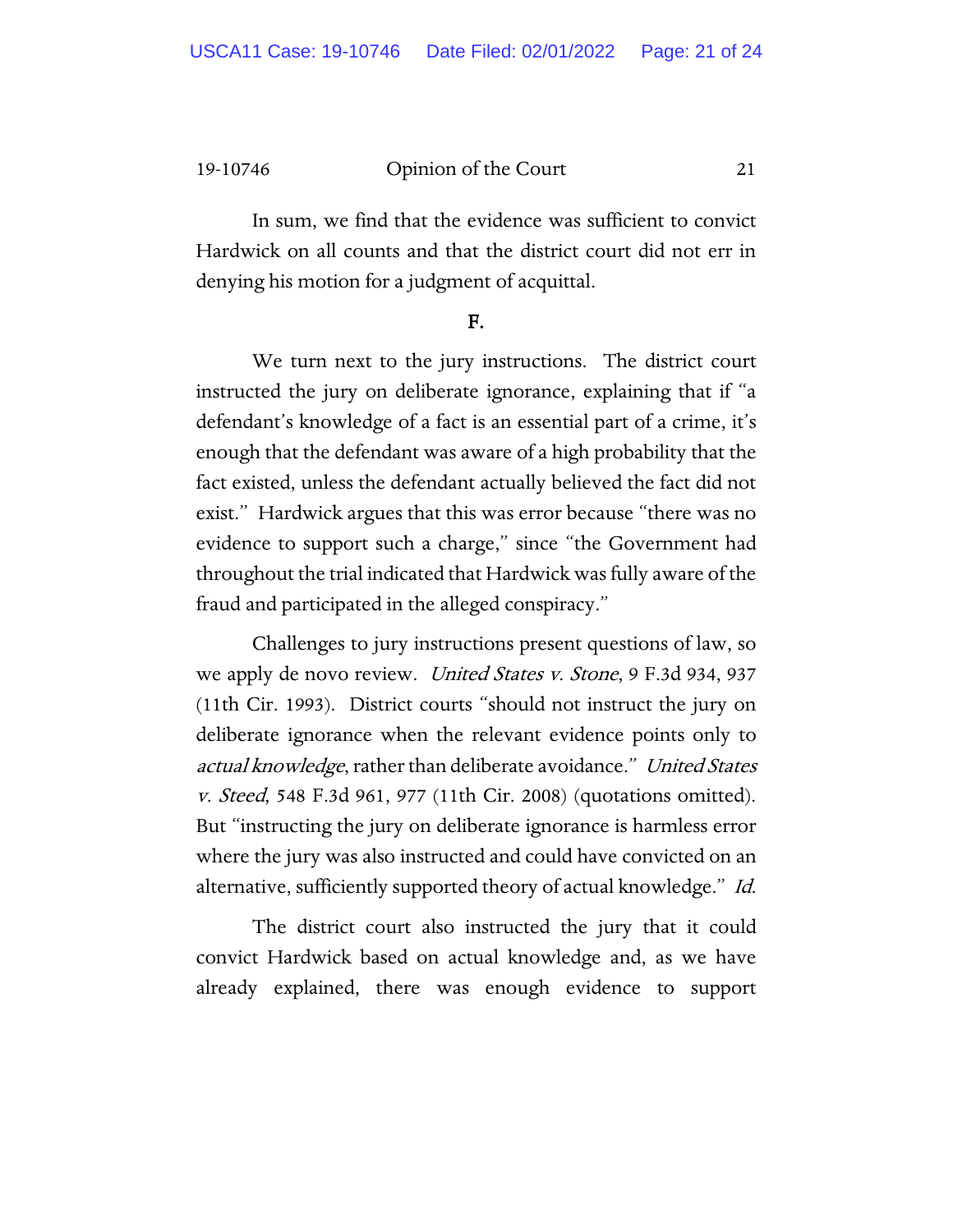Hardwick's convictions on that theory. We therefore hold that any error on this point was harmless.

#### G.

In a final bid to have his convictions vacated, Hardwick argues that the district court's errors "pervaded every stage of the proceedings" such that they cumulatively rendered the trial "fundamentally unfair." We review the cumulative impact of trial errors de novo, and reverse only "if, in total, the non-reversible errors result in a denial of the constitutional right to a fair trial." United States v. Pendergrass, 995 F.3d 858, 881 (11th Cir. 2021).

Having already considered each alleged error, we find that Hardwick's claim of cumulative error also fails. Any error in the jury instructions did not deny Hardwick a fair trial; our precedent makes clear that such error would be harmless. *Steed*, 548 F.3d at 977. And aside from that issue, we have identified no other errors in Hardwick's trial. A single harmless error cannot possibly render Hardwick's trial fundamentally unfair—especially given the quantity and quality of evidence in this case.

# IV.

Hardwick makes one final argument: that his sentence is substantively unreasonable. He contends that the district court improperly departed upward from the Sentencing Guidelines recommendation of 108 to 135 months by imposing a sentence of 180 months, and that the court further failed to properly weigh his "overwhelming positive characteristics."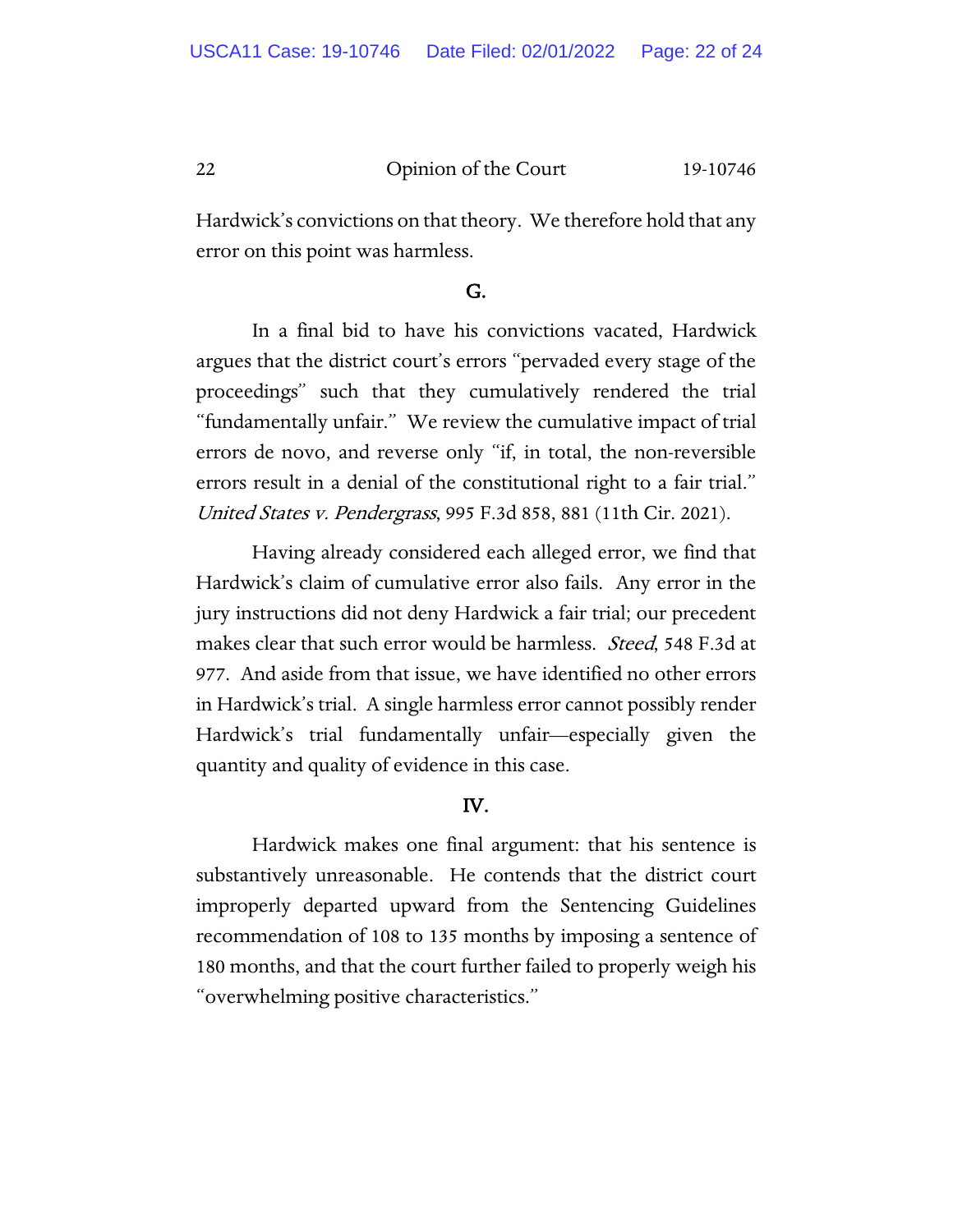We review the substantive reasonableness of a sentence for abuse of discretion. *Gall v. United States*, 552 U.S. 38, 41 (2007). A court abuses its discretion when it "(1) fails to afford consideration to relevant factors that were due significant weight, (2) gives significant weight to an improper or irrelevant factor, or (3) commits a clear error of judgment in considering the proper factors"—that is, "when it considers the proper factors but balances them unreasonably." *United States v. Irey*, 612 F.3d 1160, 1189 (11th Cir. 2010) (en banc) (quotation omitted). We vacate a sentence as substantively unreasonable only when we are "left with the definite and firm conviction that the district court committed a clear error of judgment in weighing the  $\S$  3553(a) factors by arriving at a sentence that lies outside the range of reasonable sentences dictated by the facts of the case." *Id.* at 1190 (quotation omitted).

The district court once again acted within its discretion here. Hardwick's insistence that the court "made no mention of ever considering Hardwick's positive characteristics or history" finds no support in the record. The district judge read Hardwick's sentencing memorandum and listened to his parents' testimony, the defense's arguments, and Hardwick's supplications during the sentencing hearing. The court also explicitly considered the letters written on Hardwick's behalf—even noting that it had never had a case with so many letters. And the court explained that it was well aware of Hardwick's role as a family man and his history as a lawyer.